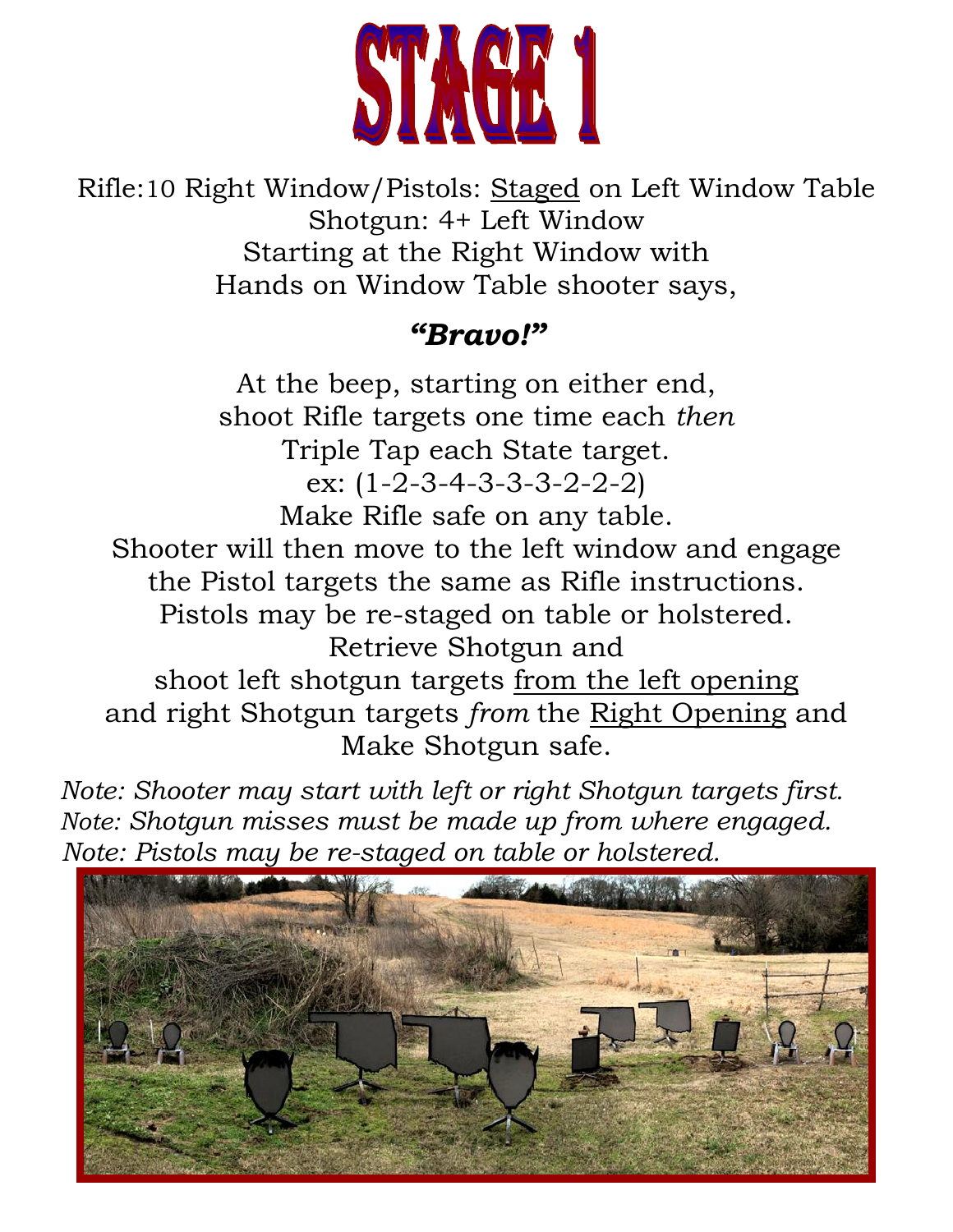

Pistols:10, holstered/Rifle:10, on table/Shotgun: 2+, on table

Gun Order is Pistol - Rifle - Shotgun Starting behind the table with Hands at sides shooter says,

#### *"Alive or dead ~ It's your choice!"*

At the beep shooter will engage the Pistol targets with at least 3 shots on each target. Then shoot the Rifle targets the same as Pistol instructions. Make Rifle safe. Then engage Shotgun targets until down. Make Shotgun safe.

*Note: This is a Stand & Deliver, Round Count Stage. Note: Starting with Hands at Sides, (not SASS Default)*

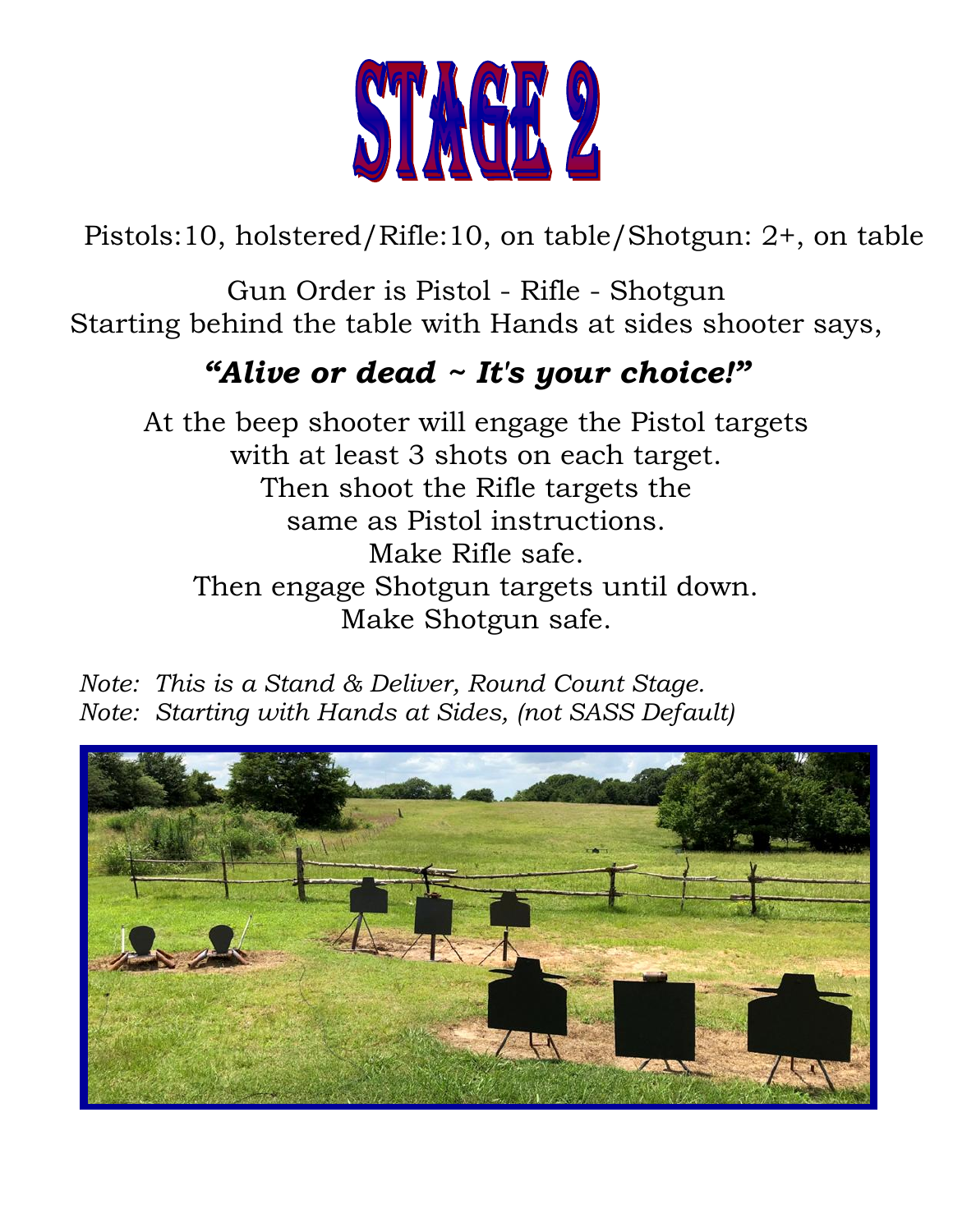

Shotgun:4+, Right Table/Rifle:10, Left Table/Pistols:10, Holstered

Starting at the Shotgun with Hands on Belt shooter says

### *"Take it to the station"*

At the beep shooter will engage the Shotgun targets until down. Make Shotgun safe on either table. Move to Left Table and shoot the Rifle targets as follows; Shoot the top two targets with 2 shots each and the bottom two targets with 3 shots each. This is a Round Count. Make Rifle safe. Move left past the Milk Can and shoot the Pistol targets the same as Rifle instructions.

 *Note: This is a Round Count Stage* 

*Note: At least some part of one boot must be PAST Milk Can when shooting Pistols*

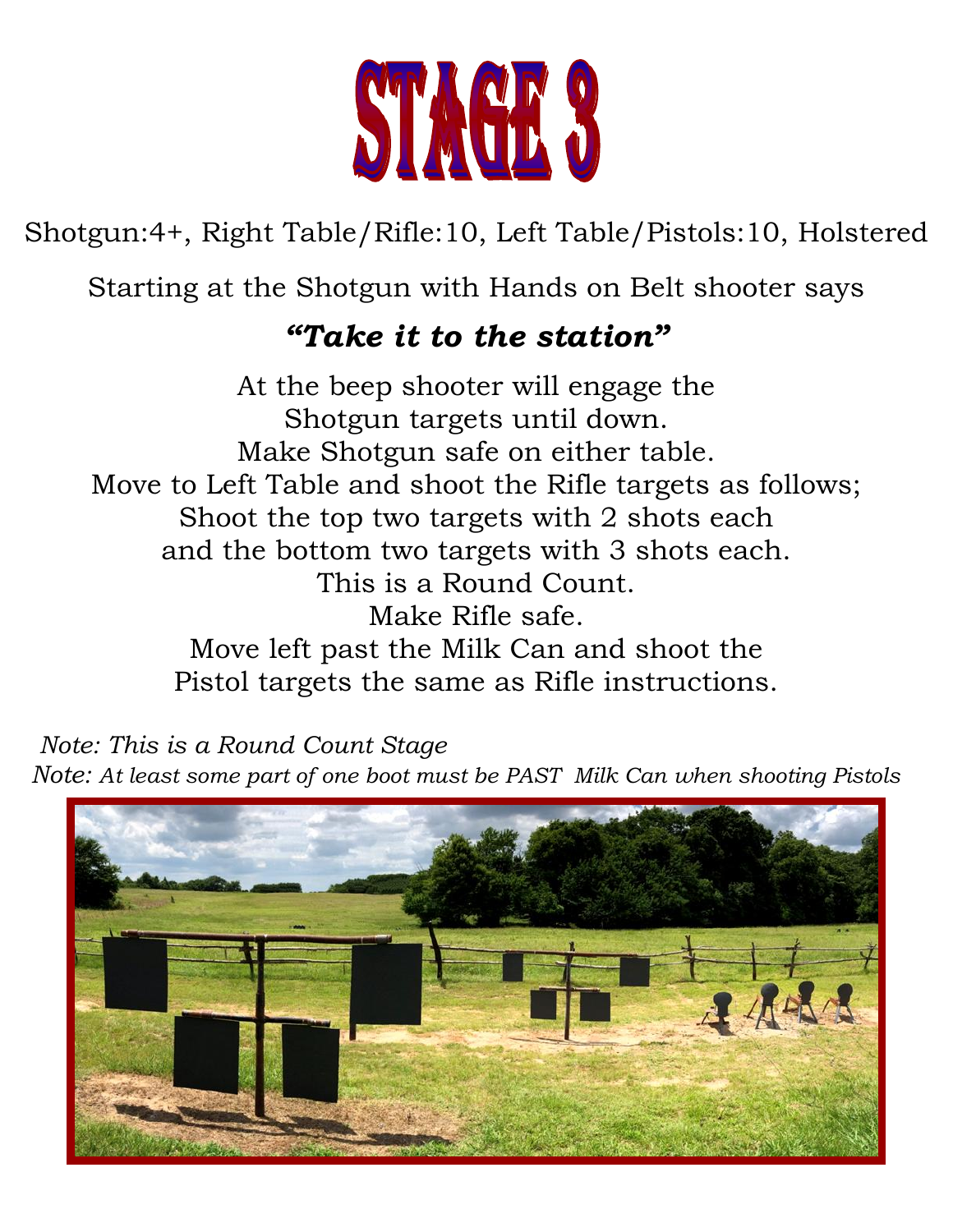

## Pistols:10, Holstered/Rifle:10, Left Table/Shotgun:4+ Right Table

Gun Order is Pistol - Rifle - Shotgun Starting on the left side of the Post at Texas Surrender shooter says,

## *"Might just turn you into the law!"*

At the beep shooter will engage the Pistol targets with with a Double Tap Sweep on all three targets *then* 4 shots on the middle target. Retrieve Rifle and shoot the Rifle targets the same as Pistol instructions. Make Rifle safe on either table. Knock down Shotgun targets. Make Shotgun safe

 *Note: Shooter must be on the left side of the post when shooting Pistols Note: The last 4 shots with Pistol and Rifle must be on the middle target.*

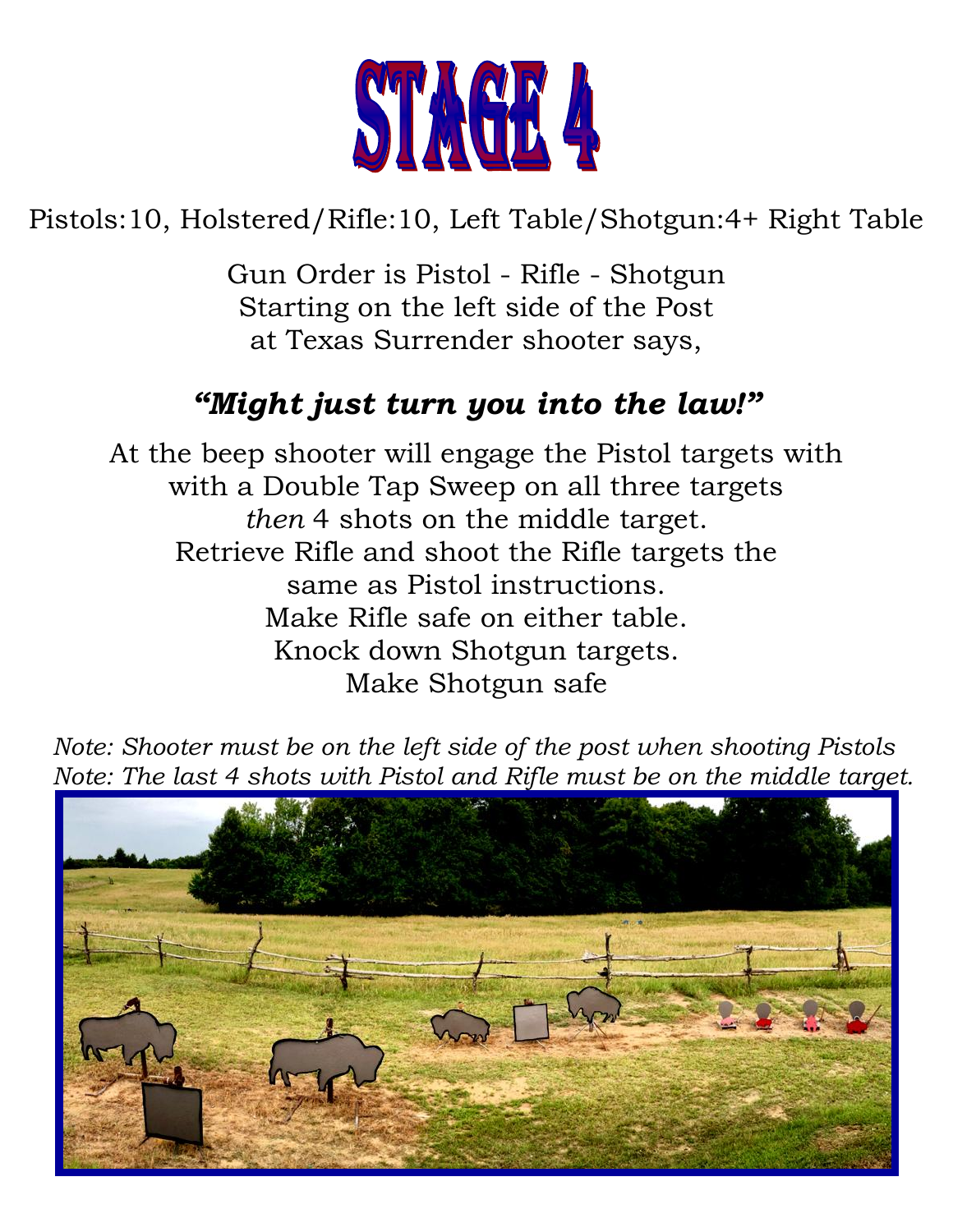

Rifle:10,Left Window/Pistols:10, Holstered/Shotgun:4+ Right Window

Starting in the Left Window with Rifle at Ready shooter says,

# *"Adios Amigo"*

At the beep, starting on either end, shooter will engage the bottom three horizontal Rifle targets with 1 shot each *then* double tap the center vertical target *then* 5 shots on the top vertical target. Make Rifle safe. Move to DOORWAY and shoot the Pistol targets the same as the Rifle instructions. Retrieve Shotgun and knock down the Shotgun targets. Make Shotgun safe.



 *Note: Pistols must be shot from the Doorway*